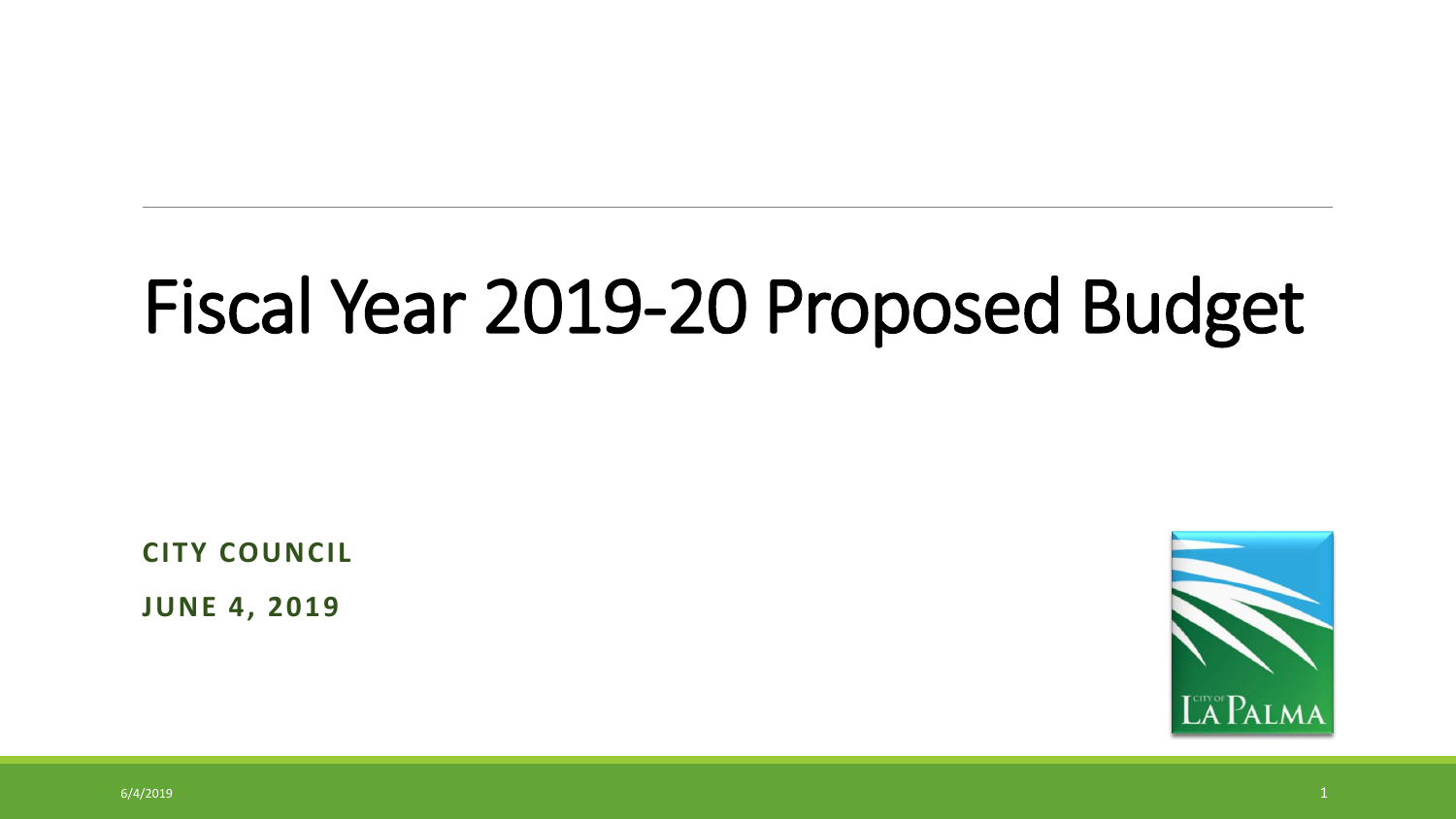

## **FISCAL YEAR END 2018-19 ESTIMATED GENERAL FUND BALANCE**

| <b>Estimated Ending FY 18-19 General Fund Budget</b> |                |  |
|------------------------------------------------------|----------------|--|
| <b>Projected Revenues</b>                            | \$11,861,300   |  |
| <b>Estimated Expenditures</b>                        | (10, 459, 800) |  |
| <b>Transfers Out</b>                                 | (767, 500)     |  |

**FY 2018-19 Surplus/(Deficit) 634,000**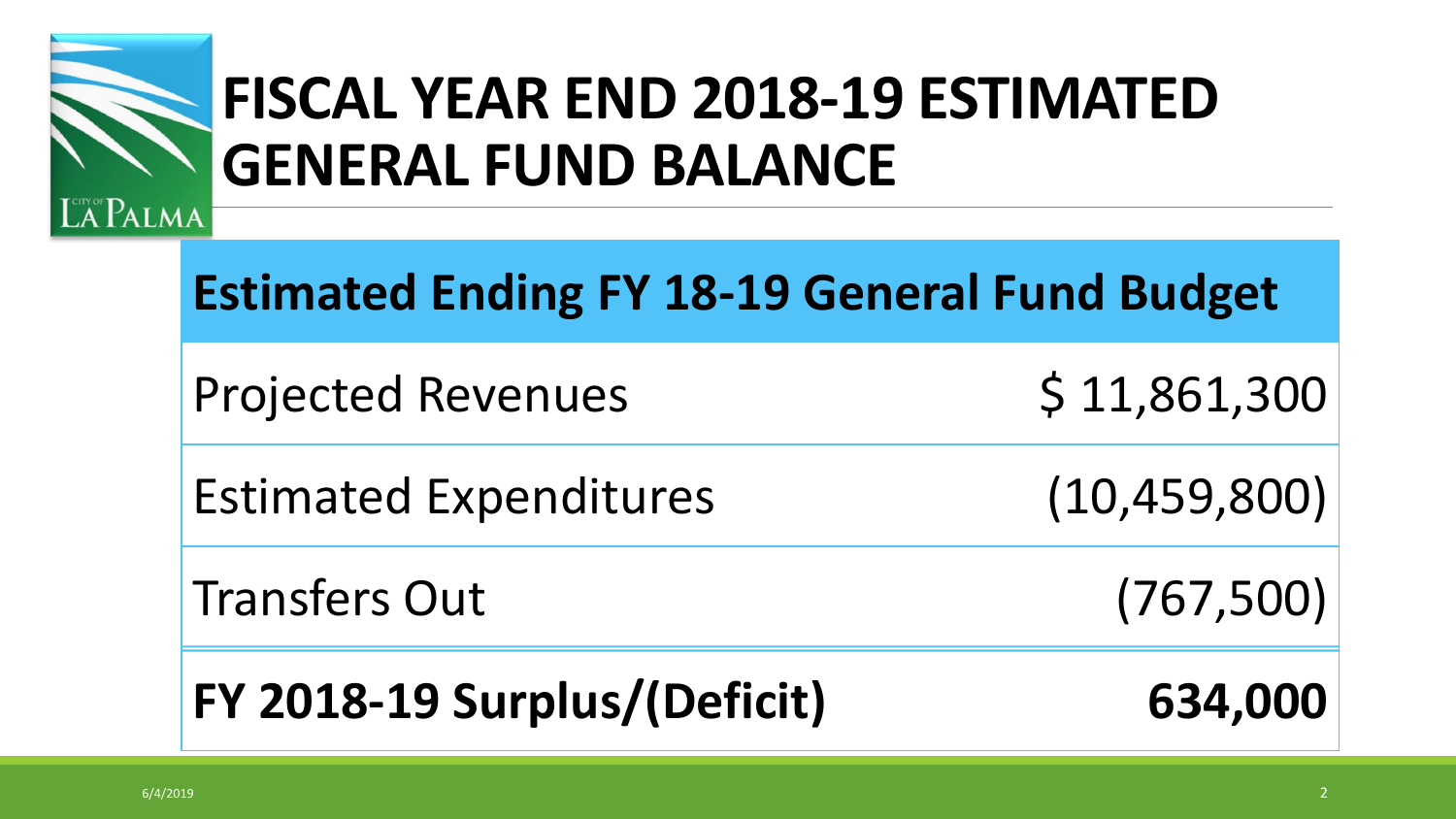| <b>GENERAL FUND UNASSIGNED FUND BALANCE</b>       |               |  |  |
|---------------------------------------------------|---------------|--|--|
| Unassigned Fund Balance as of 6/30/2018           | \$1,942,100   |  |  |
| <b>Estimated FY 18-19 Surplus</b>                 | 634,000       |  |  |
| 25% Surplus Transfer to Emergency Reserve         | (158, 500)    |  |  |
| Estimated Balance at 7/1/2019                     | \$2,417,600   |  |  |
| <b>Transfer to COR for Median Projects</b>        | (1, 140, 000) |  |  |
| <b>Estimated Available Balance as of 7/1/2019</b> | \$1,277,600   |  |  |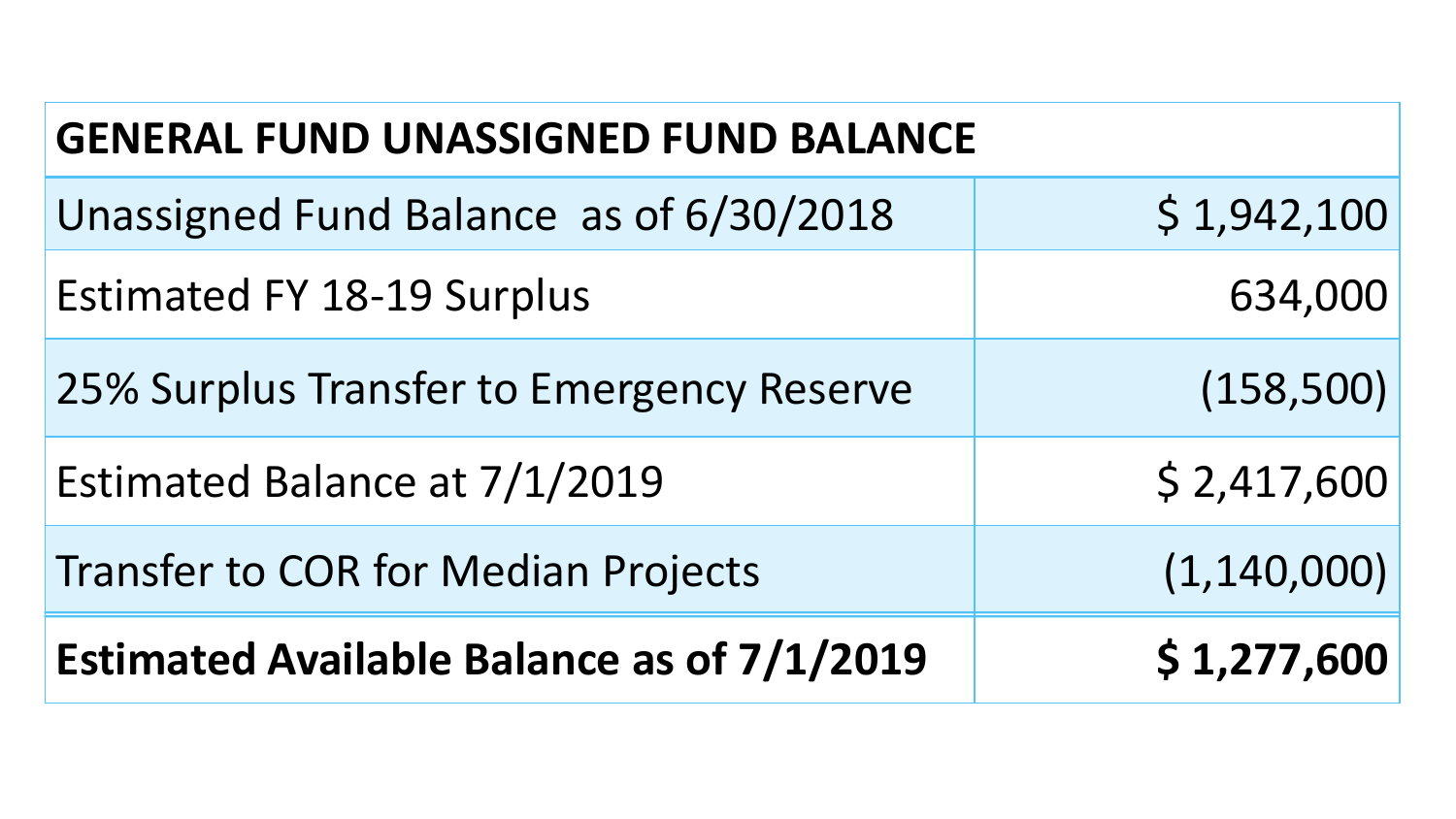

# **ADDITIONAL DISCUSSION**

- **Estimated GF Unassigned Fund Balance: \$1.3M**
- **FY 19-20 One Time Costs:**
	- **Housing Element Update - \$50,000 (Another \$50,000 n FY 20-21)**
	- **Walmart Settlement - \$48,800**
- **PDesignate some Unassigned Fund Balance to One-Time Projects Fund and Transfer Large One-Time Costs?**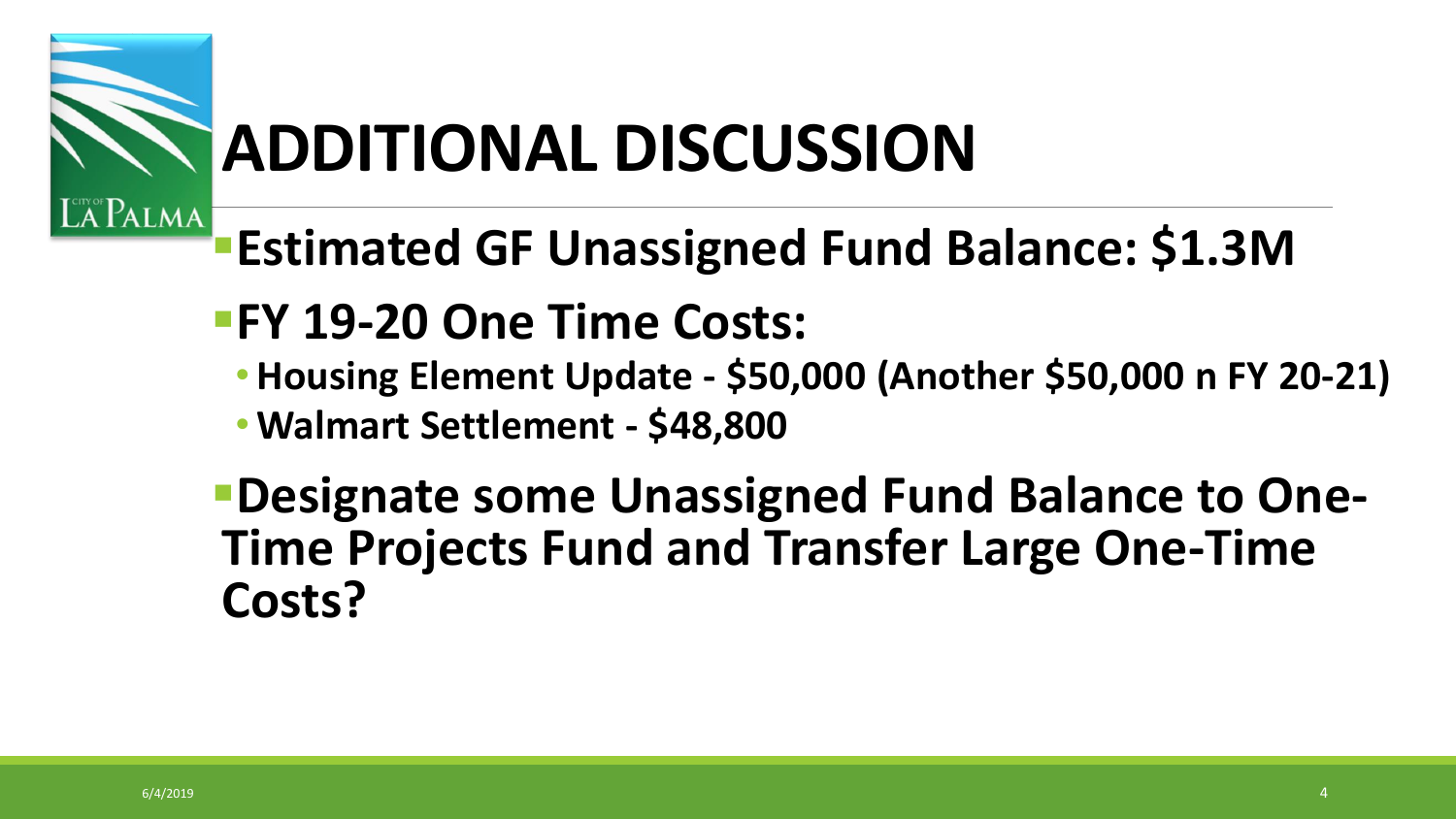

## **UPDATES AFTER MAY 21 PRESENTATION**

## **General Fund Revenue:**

- •**Increase Use of Money & Property from \$380,100 to \$414,400 (+\$34,300)**
- •**Increase Fines & Forfeitures from \$91,900 to \$95,000 (+\$3,200)**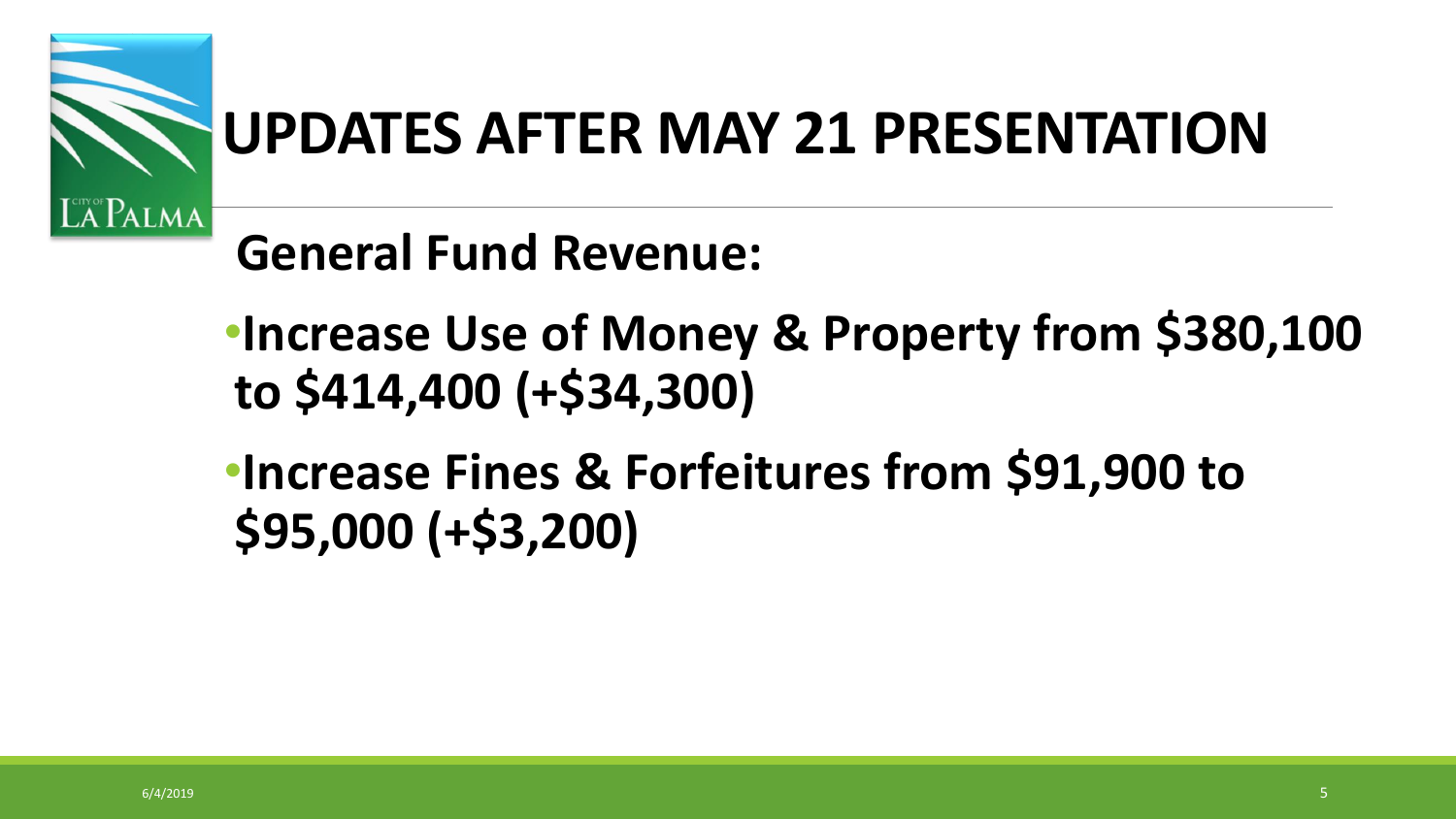

## **UPDATES AFTER MAY 21 PRESENTATION**

#### **General Fund Expenditures:**

- **F** General Government
	- **Legal Services increase of \$48,800 for Walmart Settlement**

#### **E** Community Services

- **Citywide Maintenance increase of \$15,000 to carryover funding for City Hall Conference Room Furniture**
- **Streets Division increase of \$10,000 for Streetlight Electricity**

#### **F** Transfers Out

- **Emergency Reserve Fund Transfer increase of \$36,900 to meet City Policy**
- **Additional \$150,000 from Unassigned Fund Balance to COR for Moody Street Medians**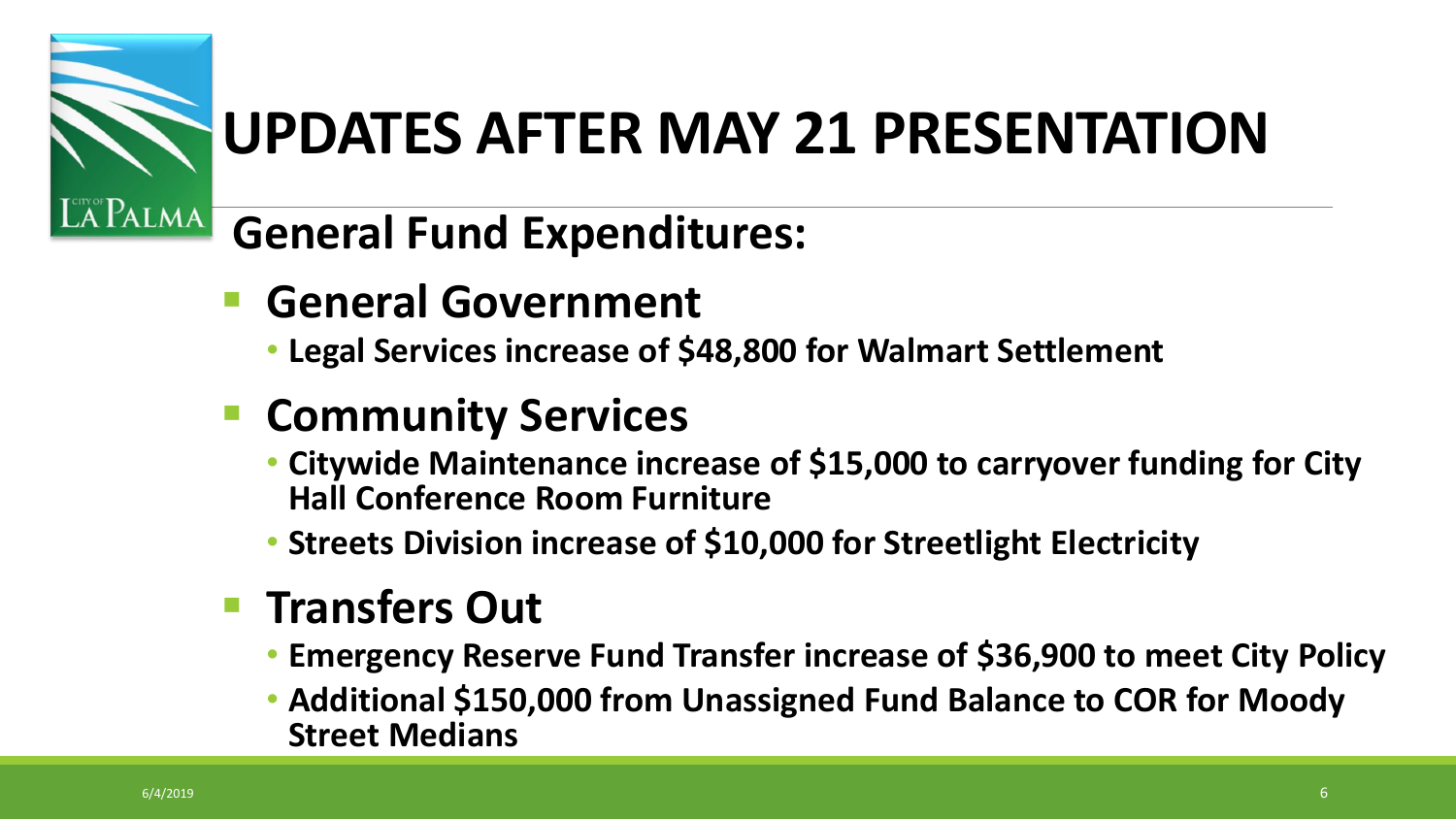

## **UPDATES AFTER MAY 21 PRESENTATION**

### **Water Fund Expenditures:**

- **Water Administration increase of \$21,100 for new Water Meter Data Collector Devices**
- **Capital Improvement Program:**
- **New Moody Street Medians - \$300,000**
- **Additional Carryover Projects:**
	- **Orangethorpe Ave. Rehab - \$460,000**
	- **Traffic Signal Cabinet Replacements - \$100,000**
	- **Traffic Signal Battery Backups - \$75,000**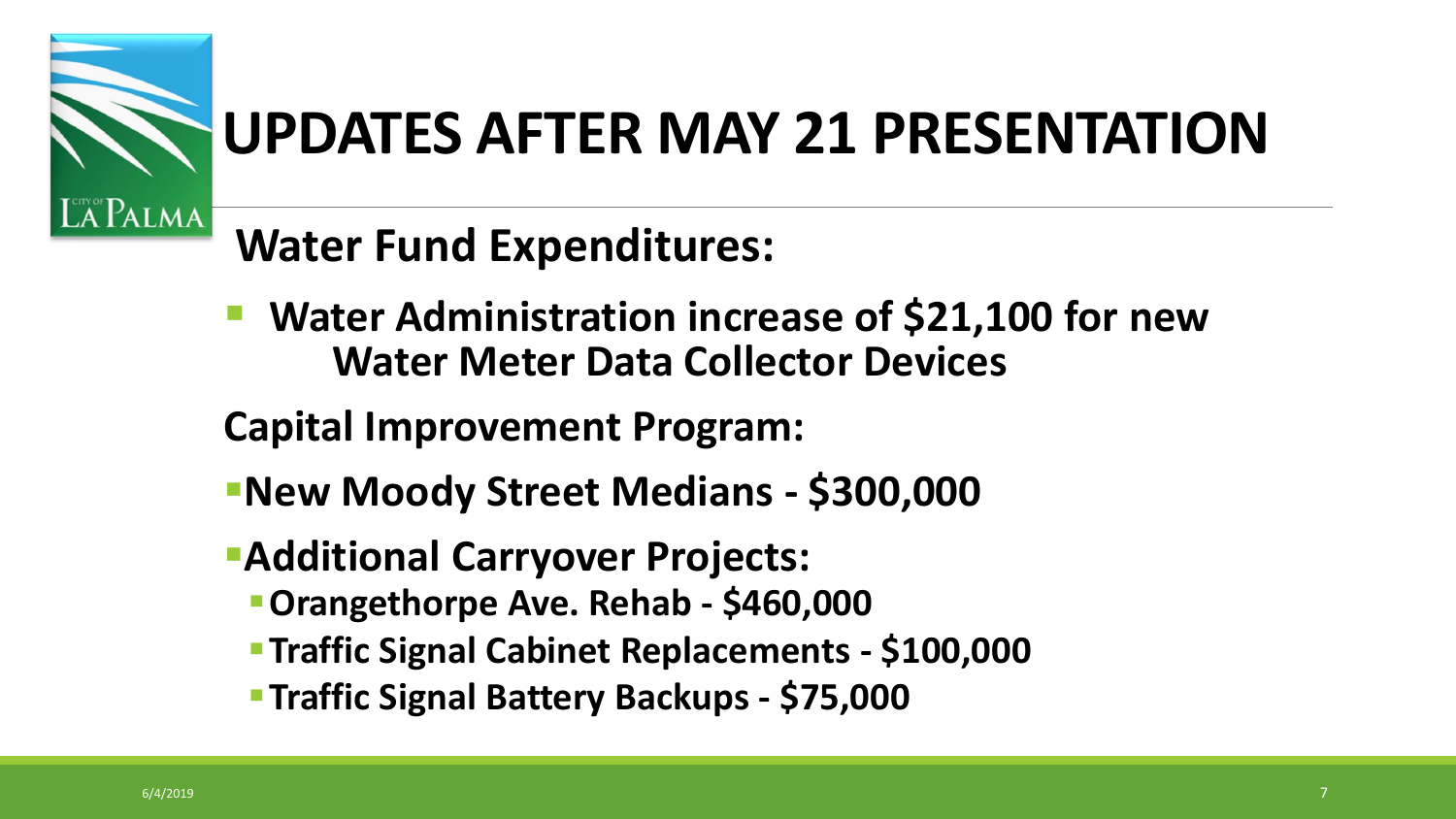# FY 2019-20 Proposed Budget

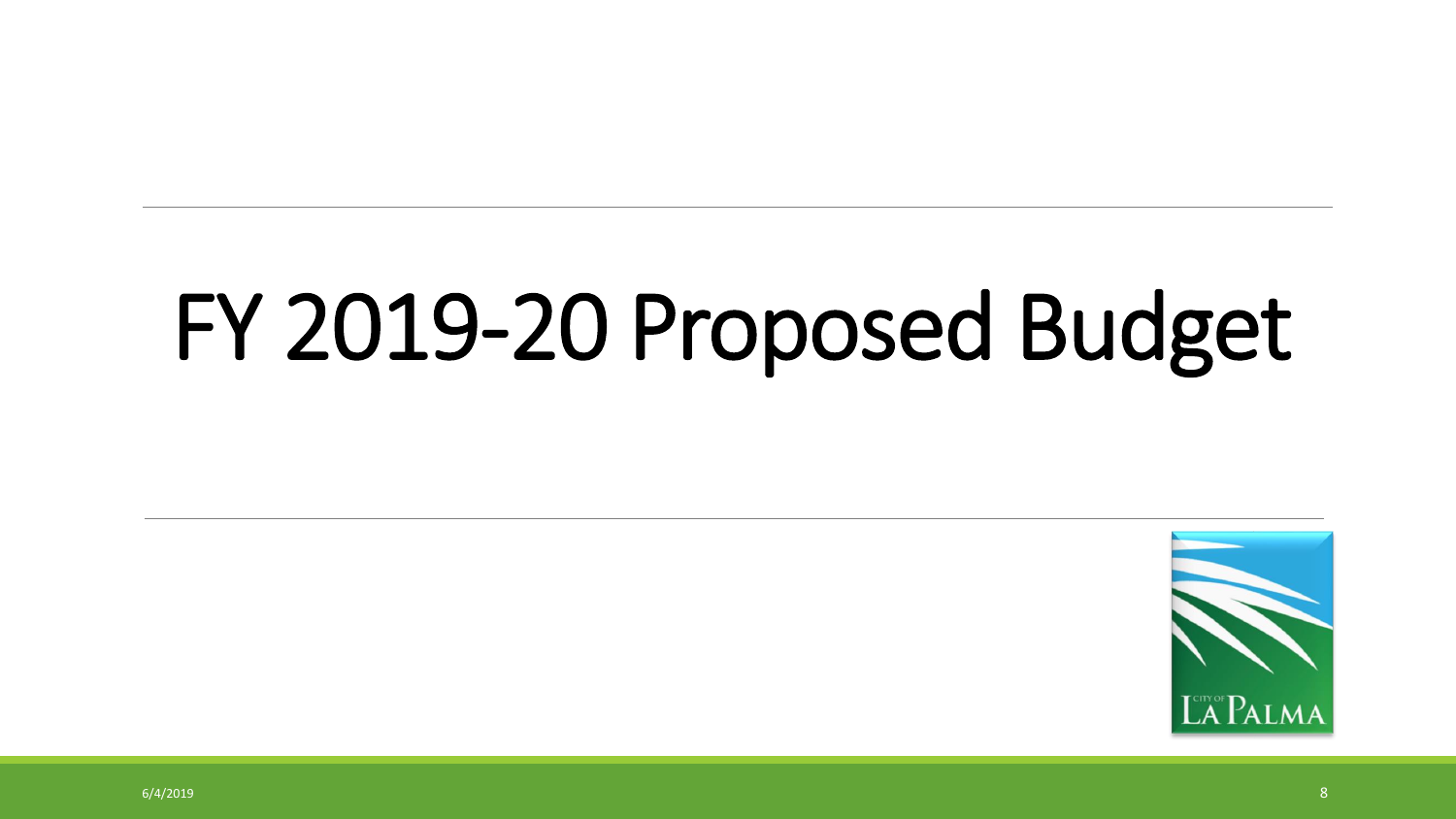

## **FY 2019-20 PROPOSED GENERAL FUND**

**PROPOSED FY 19-20 General Fund Budget**

Projected Revenues \$ 11,892,300

Proposed Expenditures (11,226,000)

Transfers Out (565,500)

**FY 2019-20 Surplus/(Deficit) 100,800**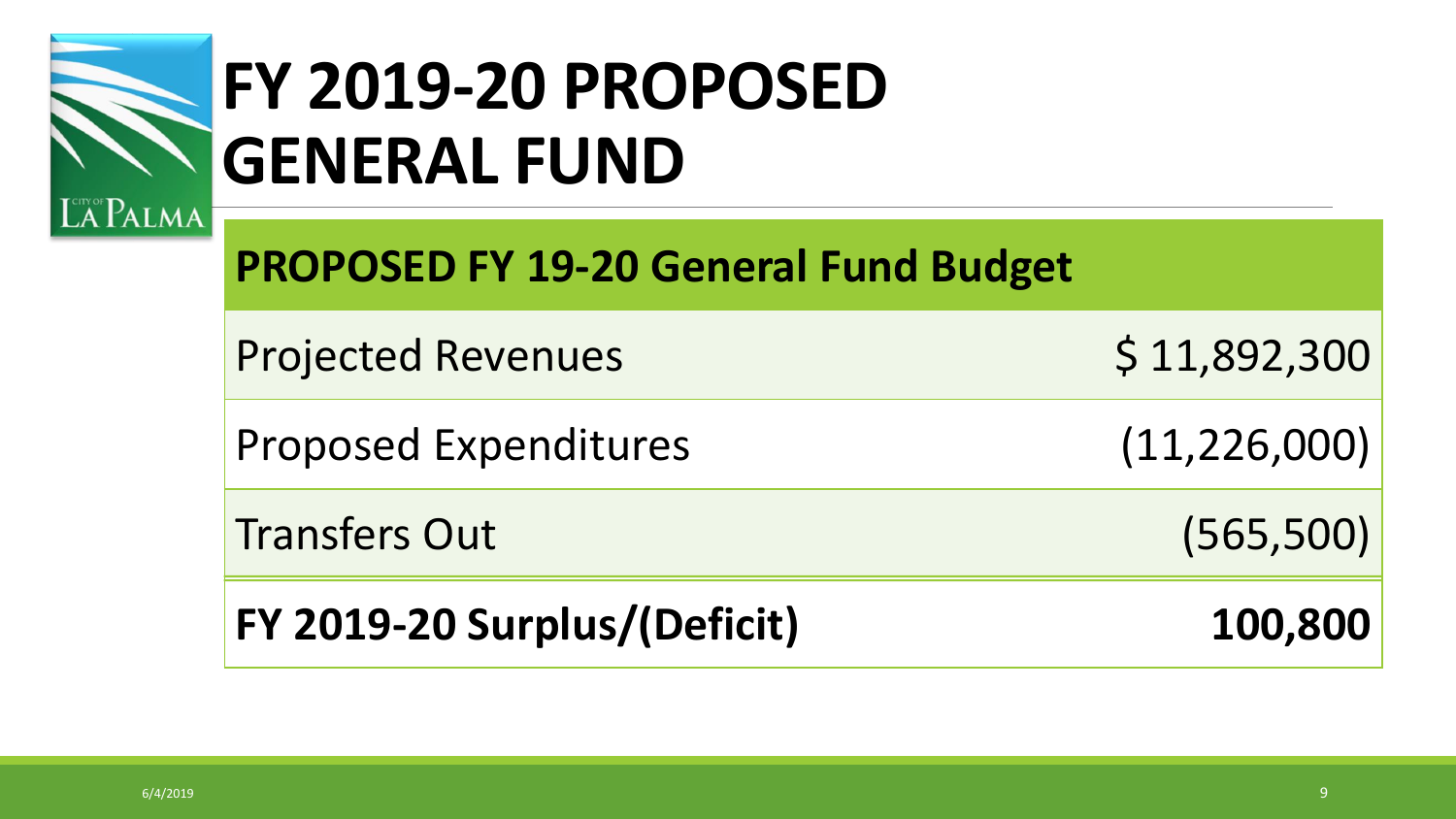

# FY 2019-20 General Fund Expenditures

#### **EXPENSE TYPE 2018-19 Estimated 2019-20 Proposed Var +/- Personnel \$ 5,632,100 \$ 6,021,400 389,300 CalPERS Unfunded Liability Payment 1,010,800 1,185,000 174,200 Maintenance & Operations 2,670,000 2,782,500 124,900 Risk Management Fund Transfer 947,600 936,800 (10,800) Vehicle Replacement Fund Transfer 99,500 152,300 52,800 Technology Fund Transfer 112,200 148,000 35,800 Transfers Out 767,500 565,500 (202,000) TOTAL GENERAL FUND EXPENDITURES \$ 11,239,700 \$ 11,791,500 \$ 564,200**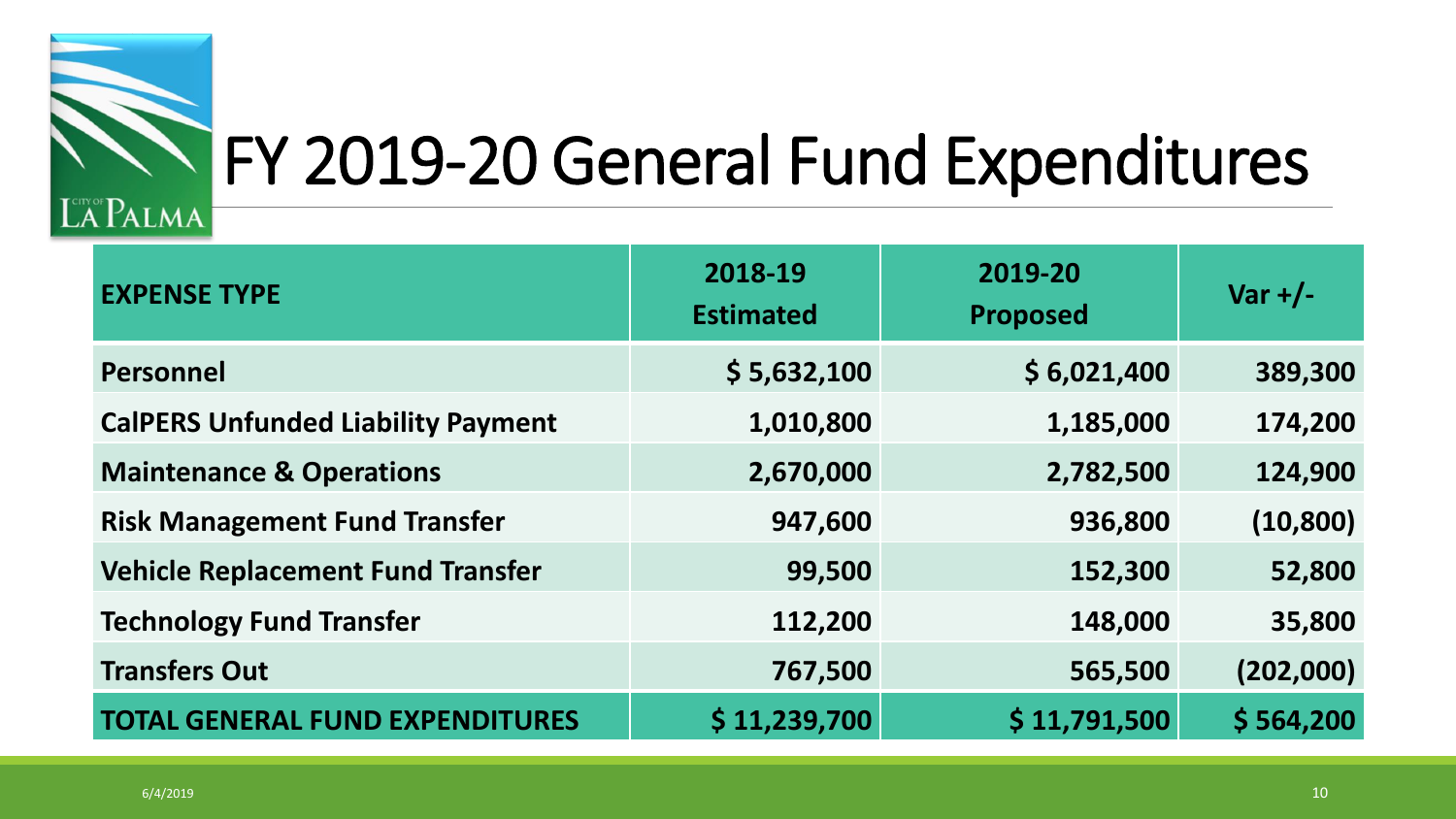#### **FY 2019-20 General Fund Expenditures - \$11,791,500**

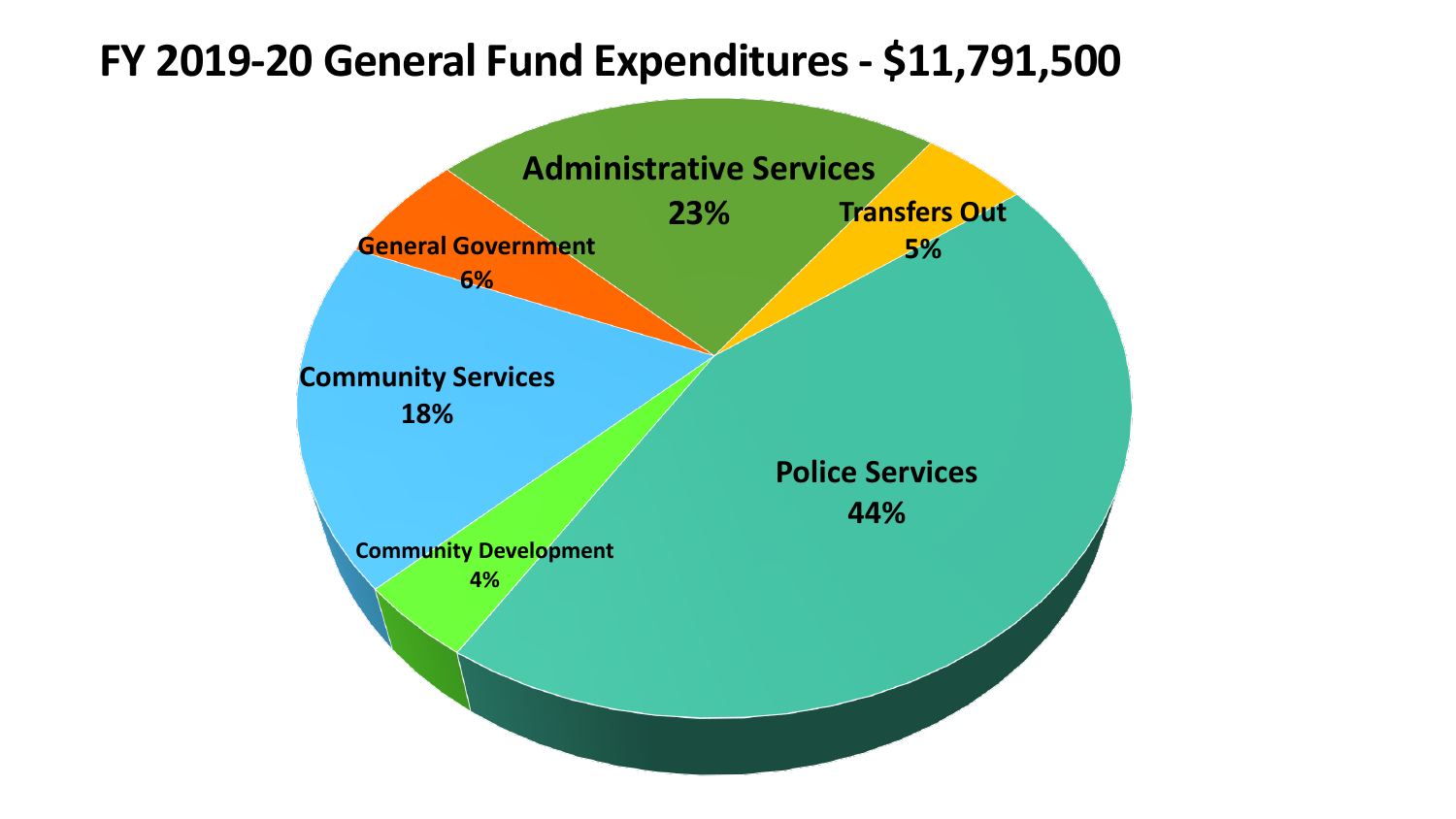#### **General Fund Long-Term Forecast – as of 6/4/2019**

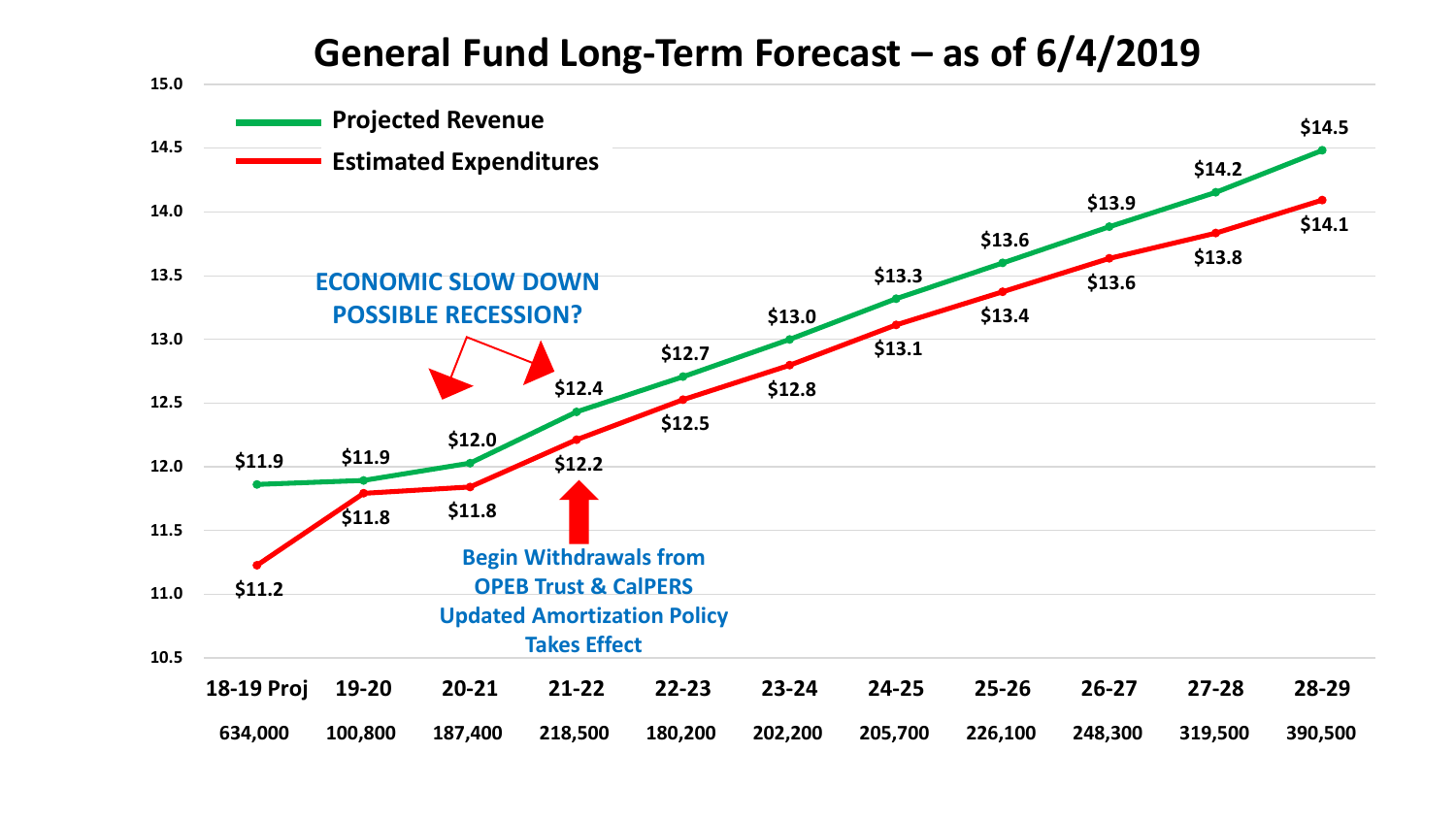

# **PERSONNEL DISCUSSION**

## **Community Services Department**

- **Two Full-Time (2) Recreation Coordinator Positions**
	- **Prior to FY 2017-18, CS Department had One F/T Recreation Coordinator and One F/T Recreation Supervisor**
	- **FY 2017-18 Recreation Supervisor replaced with Management Analyst and One Senior Office Specialist reclassified to Recreation Coordinator**

### **Annual Cost for One (1) Recreation Coordinator at Top Step: \$73,600**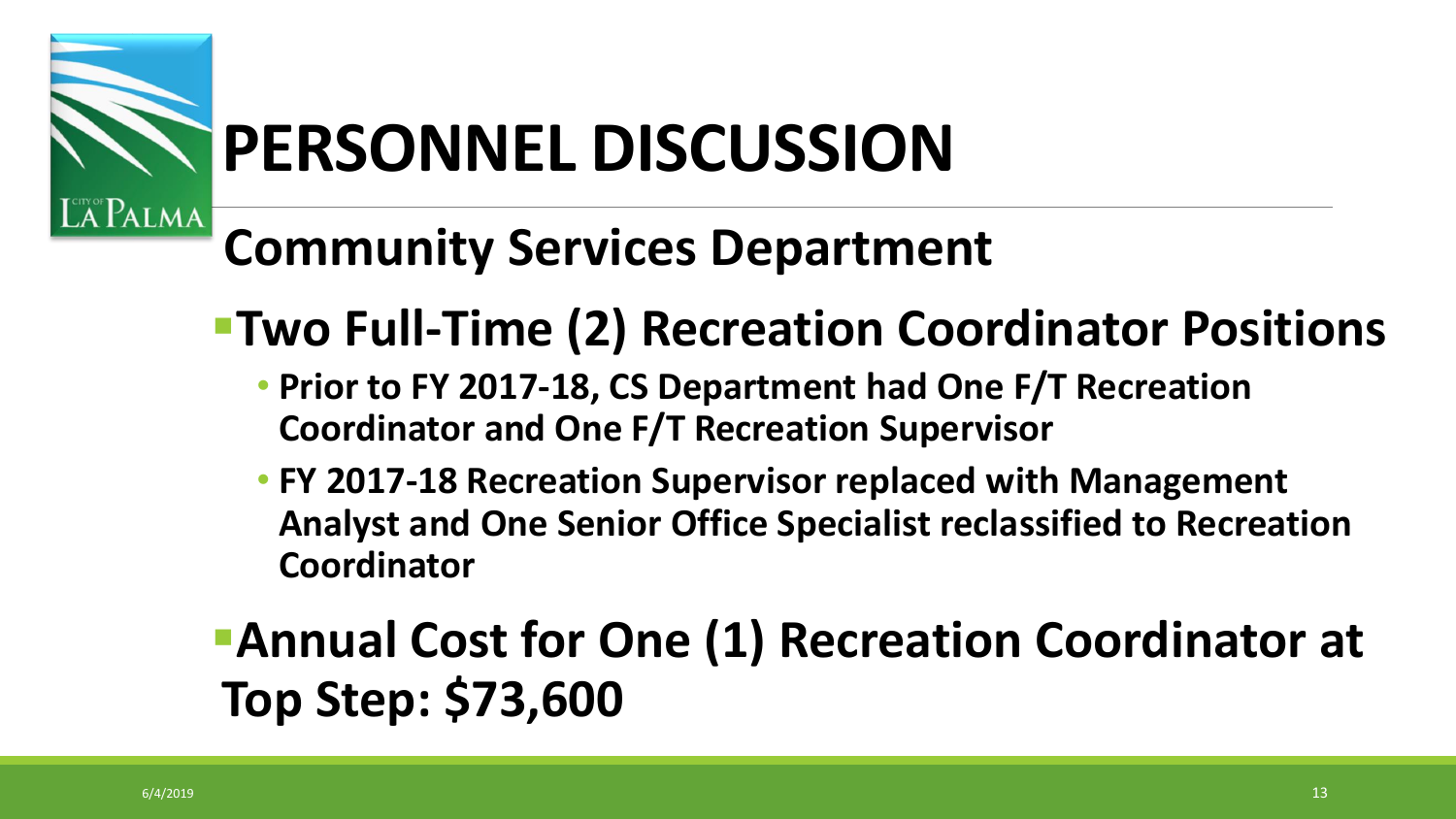

# **PERSONNEL DISCUSSION**

### **Recreation Coordinator:**

**P/T Staff Training & Supervision**

**Corporate Sponsorship Program**

**Committee Support**

**Community Activities & Beautification** 

#### **Programs Special Events Contract Classes\* Aquatics Program\* Volunteer Program\* Day Camp Program Teens/Volunteens Program Senior Program Facilities Management & Rentals Marketing of Programs & Events Active Software Liaison Memorial Day Holiday Tree Lighting Run for Fun\* Arbor Day\* Concerts in the Park\* Hometown Heroes Concert\* Halloween Carnival\* International Day (New)\***

**Volunteer Recognition Event\***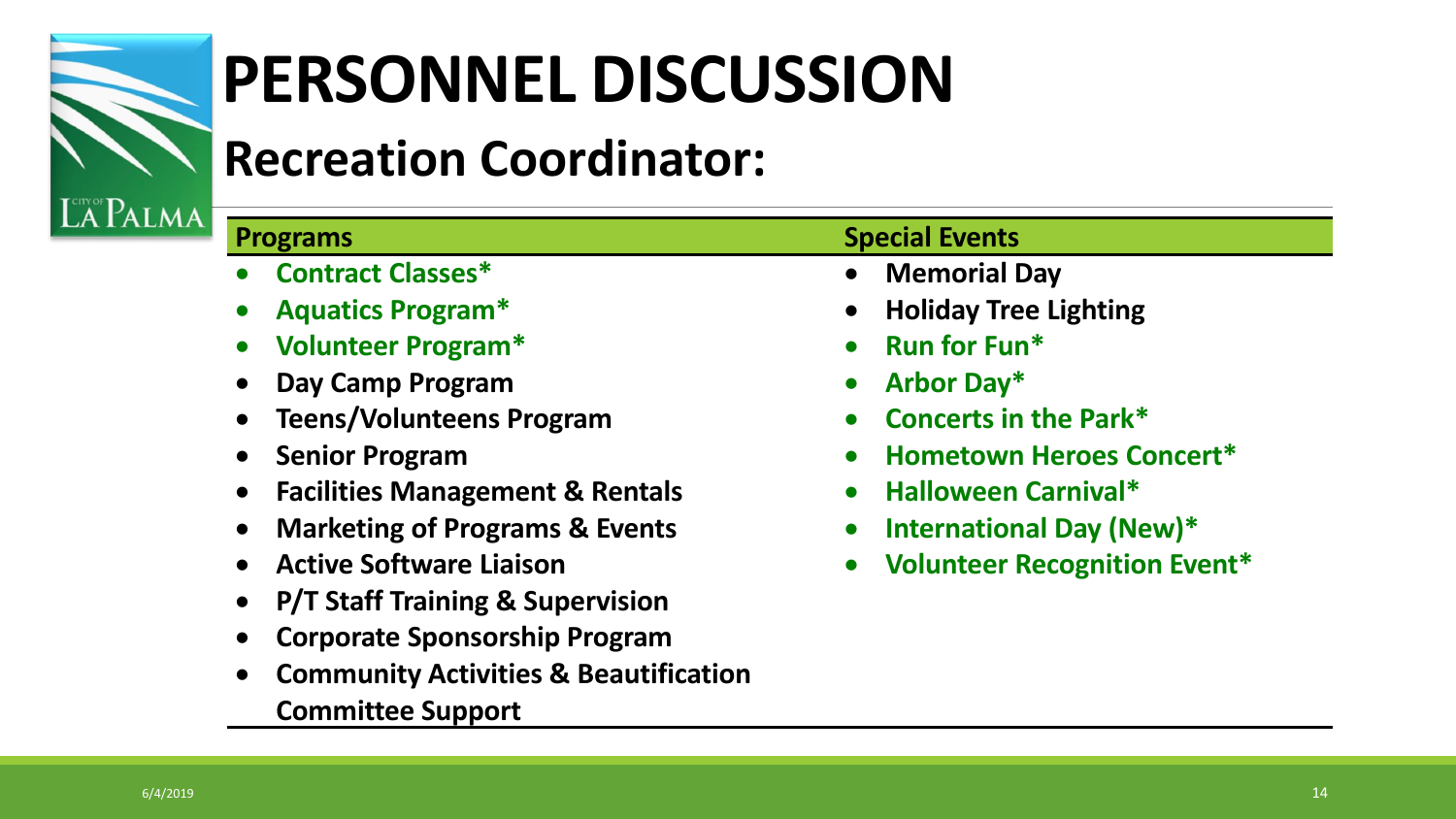

## **PERSONNEL DISCUSSION**

#### **Community Development Department**

- **Add Fulltime Business License/Permit Technician & Convert Business License/Code Enforcement Officer to Fulltime Code Enforcement**
	- **Annual Cost at Top Step: \$73,600**
	- **Eliminate Contract P/T Permit Tech: \$33,000**
	- •**Net Cost Approximately: \$42,000**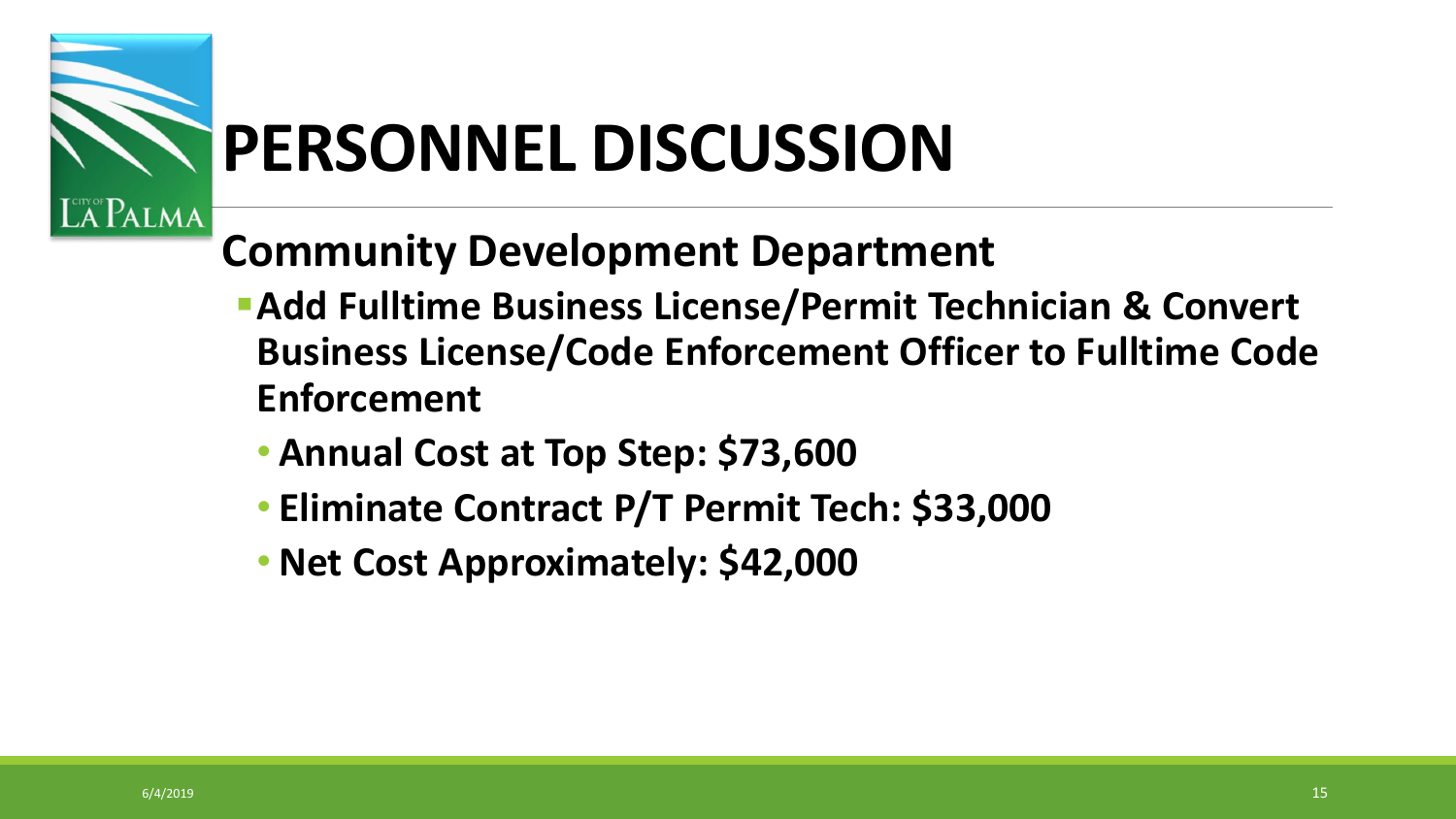

# **Appropriations Limit (GANN)**

- **California Constitution requires local governments to establish an annual appropriations limit**
- *Gann Initiative* **places limits on the growth of expenditures for publicly funded programs**
- **The Appropriations Limit applies only to those revenues defined as "proceeds of taxes"**
- **Annual adjustment derived using population and per-capita personal income inflation factors**
- **La Palma FY 2019-20 - \$18,087,806**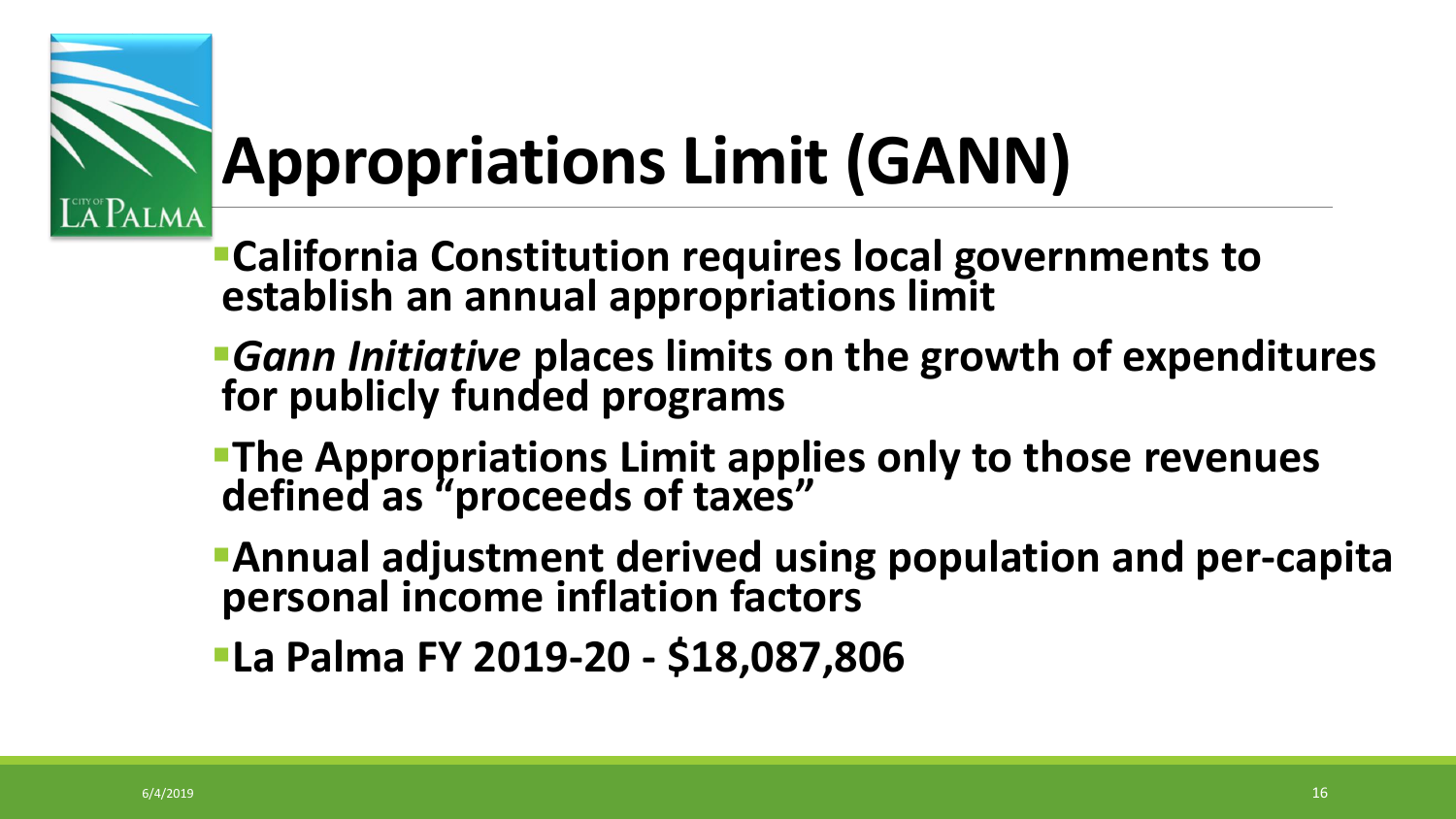# Capital Improvement Program

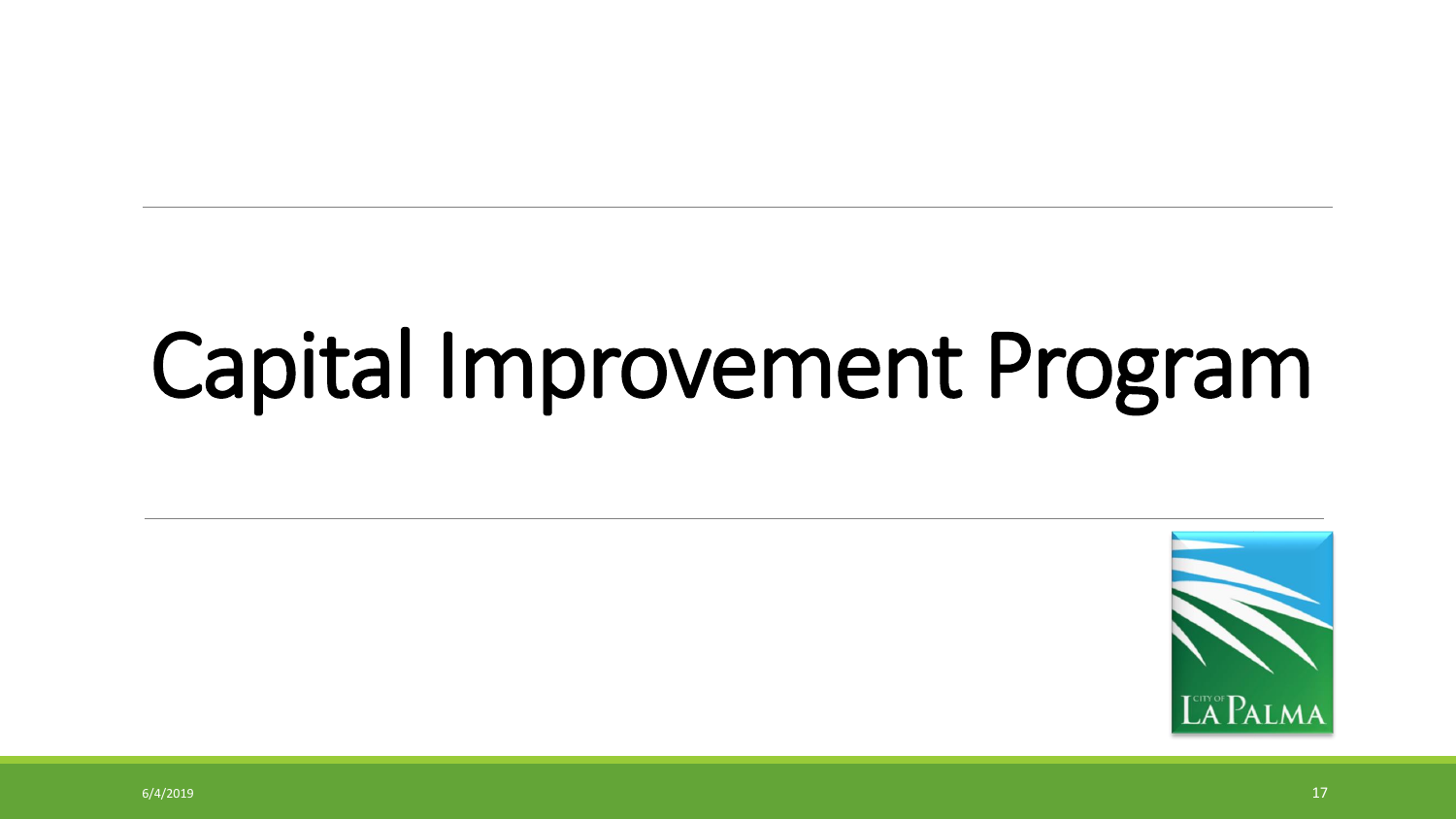## Capital Improvement Program

- **EAPALMA** \$8.3 Million Proposed for FY 2019-20
	- **Street Median Rehab - \$1.6 Million**
		- **La Palma Ave., Moody Street, and Walker Street**
	- **New Moody Street Medians - \$300,000**
	- **Citywide Security - \$390,000**
	- **City Hall Improvements - \$1.4 Million**
	- **City Yard Improvements - \$445,000**
	- **Residential Pavement Program (Zone 1 & 2) – \$475,000**
	- **Arterial Street Rehabilitation Projects - \$2.1 Million**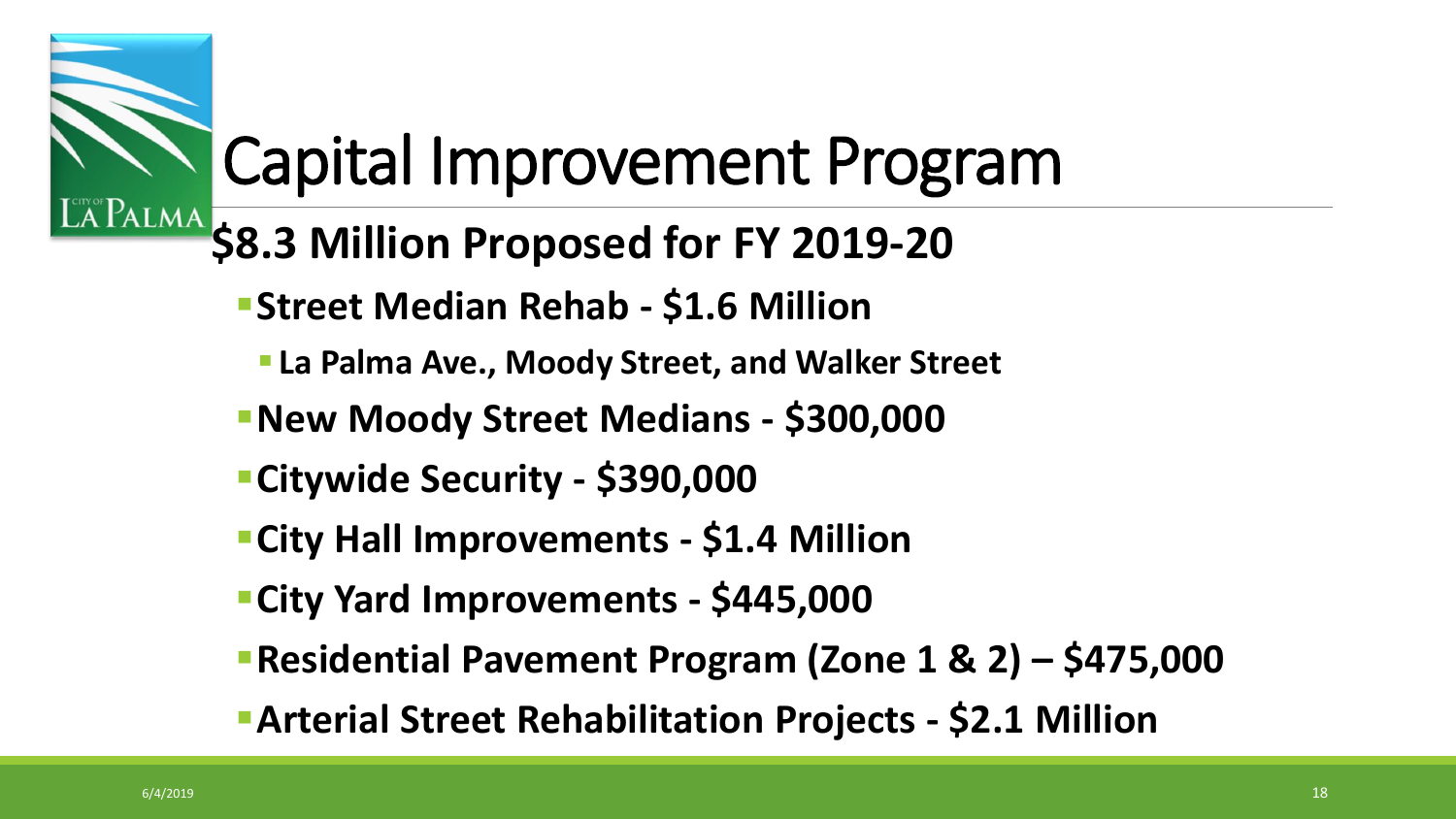## CIP Summary by Funding Sources

| <b>Funding Source</b>                 | FY 2019-20  | % of Total |
|---------------------------------------|-------------|------------|
| <b>Capital Outlay Reserve (COR)</b>   | 5,101,800   | 61.3       |
| <b>Gas Tax/HUTA</b>                   | 265,000     | 3.2        |
| <b>Measure M2</b>                     | 482,000     | 5.8        |
| <b>Measure M Grant</b>                | 375,000     | 4.5        |
| <b>Road Maint/Rehab Account (SB1)</b> | 500,000     | 6.0        |
| <b>Sewer Capital Fund</b>             | 335,700     | 4.0        |
| <b>Water Capital Fund</b>             | 1,264,500   | 15.2       |
| <b>TOTAL CIP</b>                      | \$8,324,000 |            |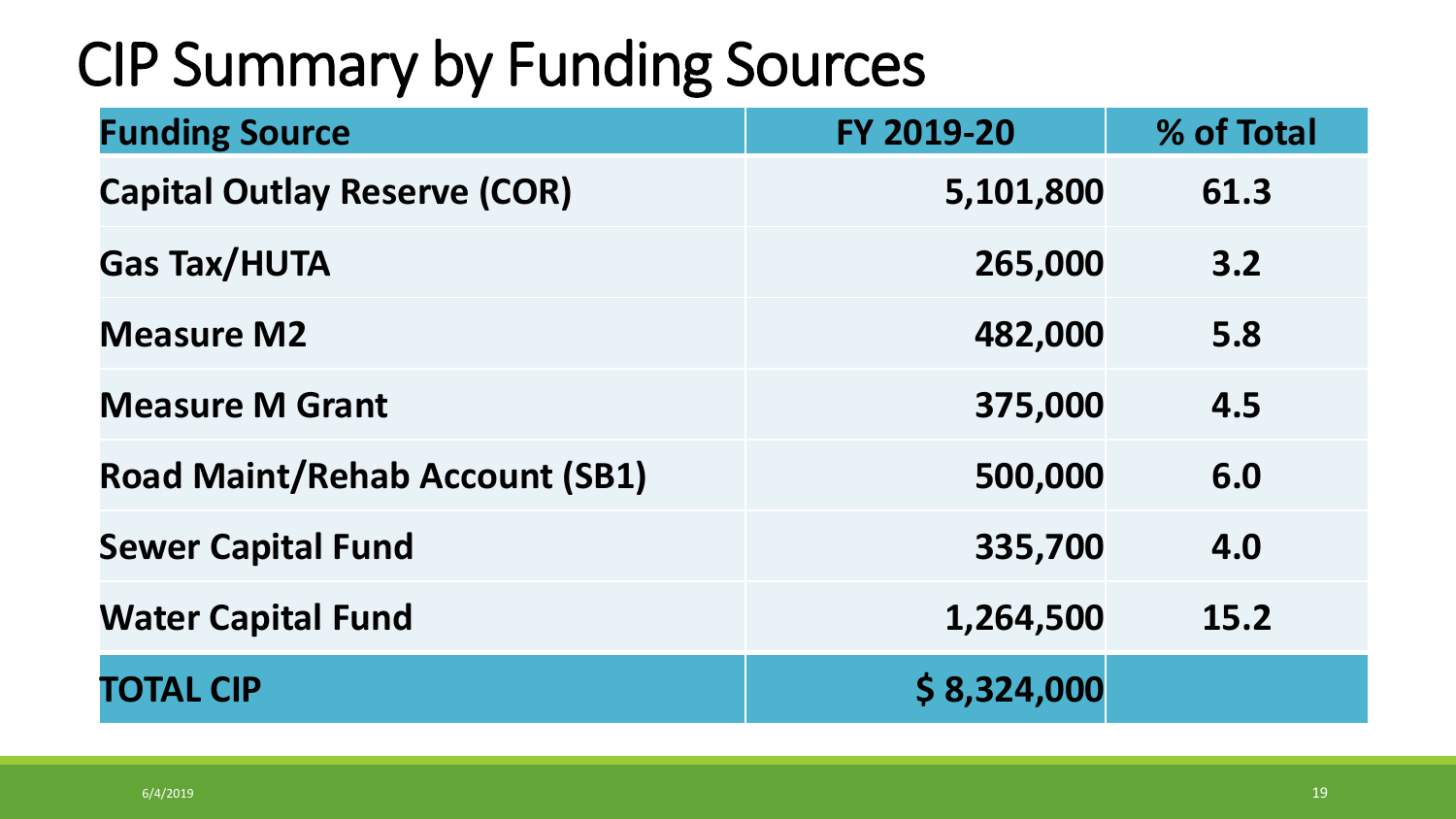# Fund Balances

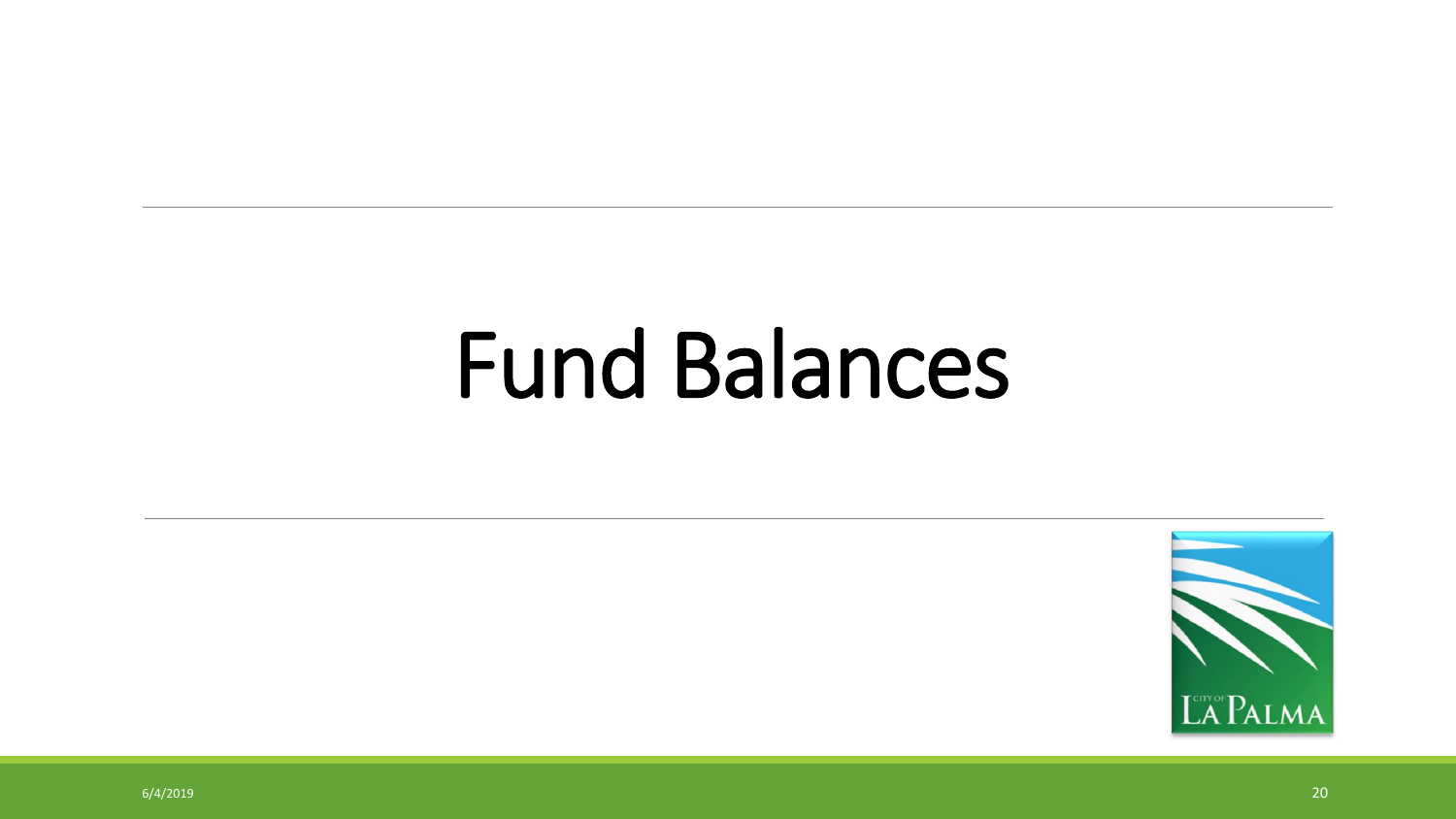

# **PROJECT FUNDS**

| <b>FUND</b>                     | FY 2019-20<br><b>Beginning Balance</b> | FY 2019-20<br><b>Est. Ending Balance</b> |
|---------------------------------|----------------------------------------|------------------------------------------|
| <b>Capital Outlay Reserve</b>   | \$5,797,000                            | \$2,250,200                              |
| <b>Economic Development</b>     | 221,900                                | 146,900                                  |
| <b>Civic Center Replacement</b> | 352,700                                | 407,700                                  |
| <b>TOTAL</b>                    | \$6,371,600                            | \$2,804,800                              |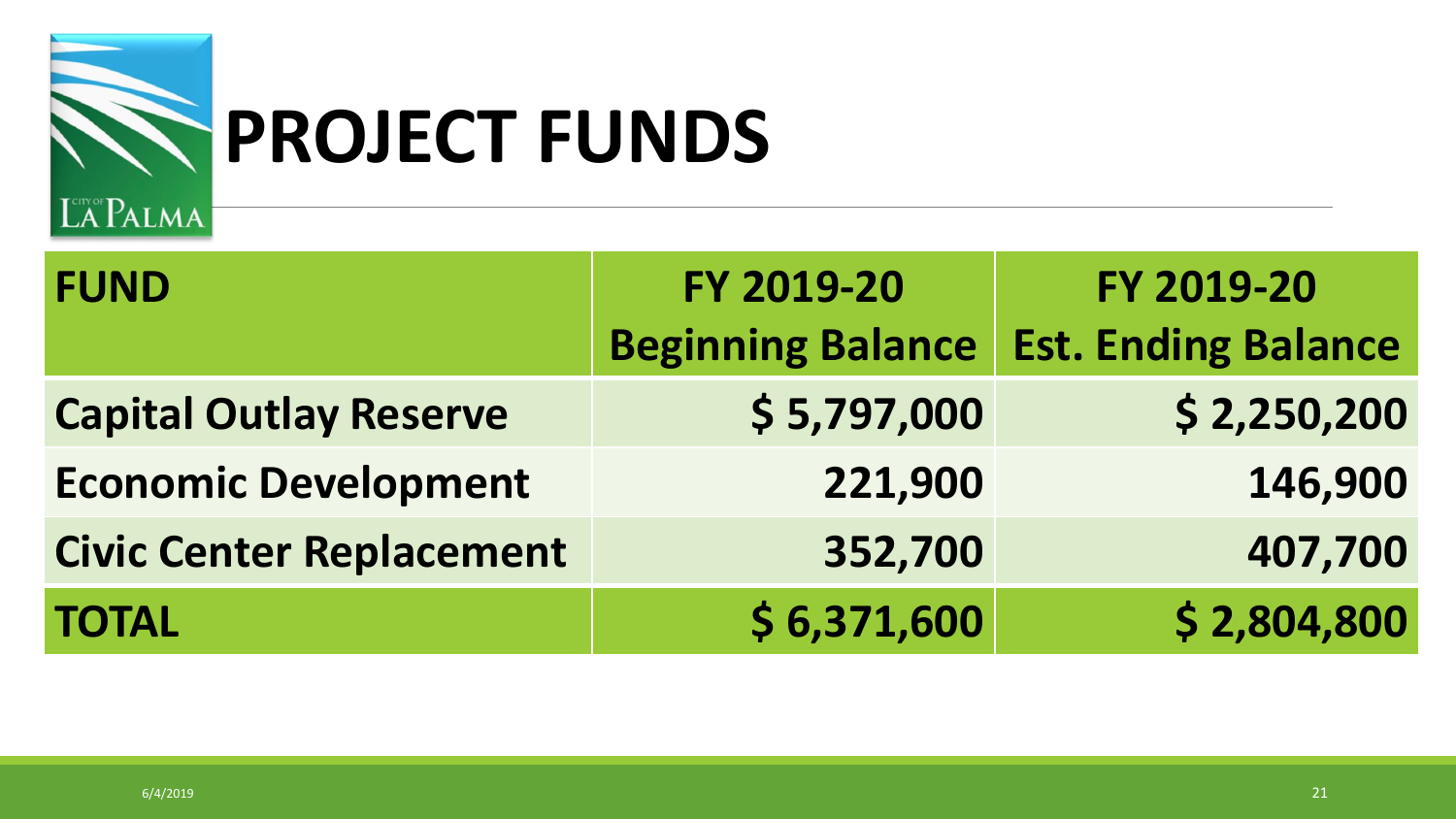#### **ENTERPRISE FUNDS**

| <b>FUND</b>                         | FY 2019-20<br><b>Beginning Fund</b><br><b>Balance</b> | FY 2019-20<br><b>Est. Ending Fund</b><br><b>Balance</b> |
|-------------------------------------|-------------------------------------------------------|---------------------------------------------------------|
| <b>Water Fund</b>                   | 463,700                                               | 270,900                                                 |
| <b>Water Capital Reserve</b>        | 3,750,100                                             | 2,685,600                                               |
| <b>TOTAL WATER (\$2.0 M TARGET)</b> | \$4,213,800                                           | \$2,956,500                                             |
|                                     |                                                       |                                                         |
| <b>Sewer Fund</b>                   | \$1,328,700                                           | \$1,529,100                                             |
| <b>Sewer Capital Reserve</b>        | 2,133,500                                             | 1,917,800                                               |
| <b>TOTAL SEWER (\$2.7 M TARGET)</b> | \$3,462,200                                           | \$3,446,900                                             |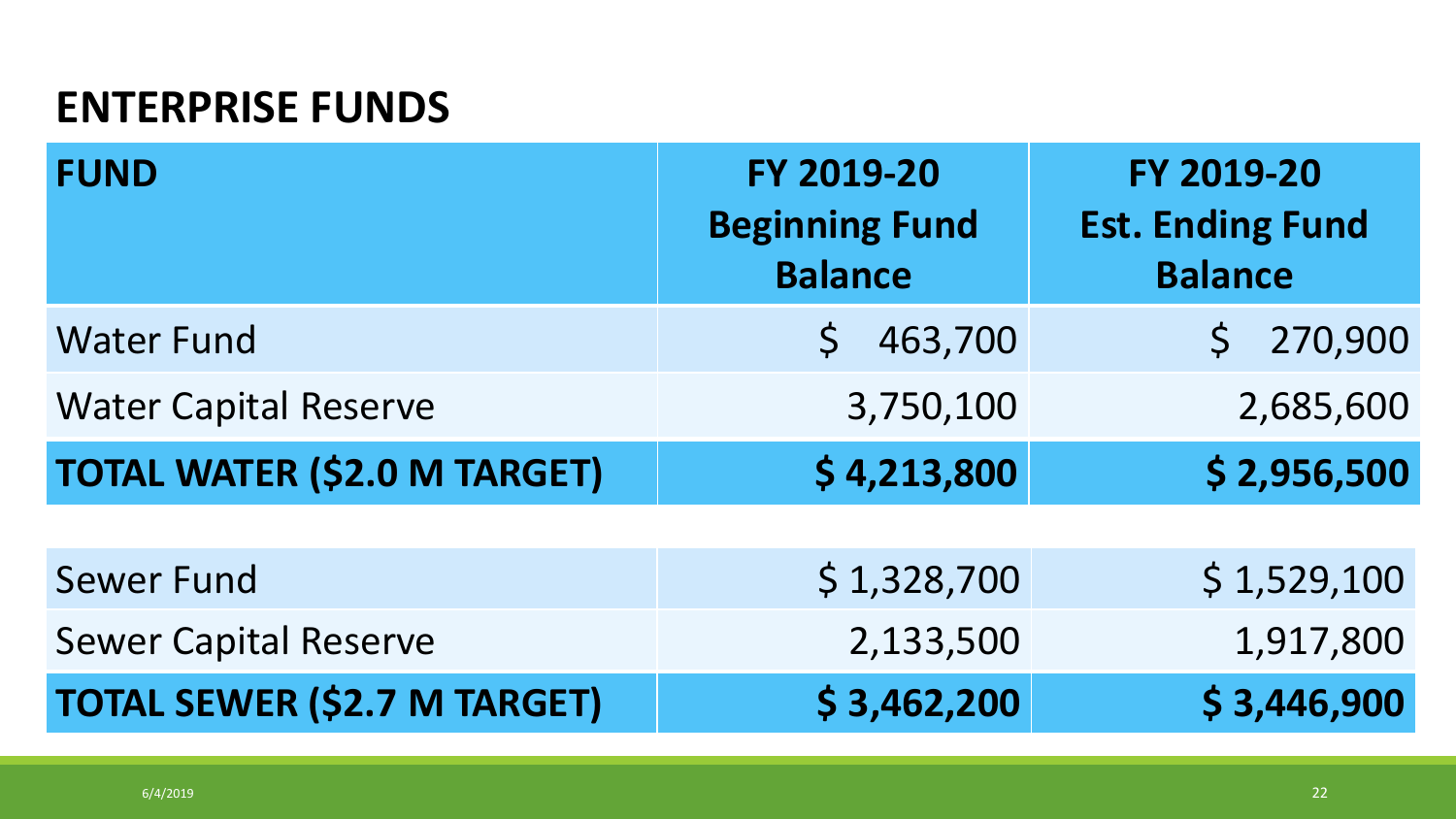#### **INTERNAL SERVICE FUNDS**

| <b>FUND</b>                 | <b>Target</b><br><b>Balance</b> | FY 2019-20<br><b>Beginning Fund</b><br><b>Balance</b> | FY 2019-20<br><b>Est. Ending Fund</b><br><b>Balance</b> |
|-----------------------------|---------------------------------|-------------------------------------------------------|---------------------------------------------------------|
| <b>Risk Management</b>      | \$1,000,000                     | \$1,001,900                                           | \$1,006,900                                             |
| <b>Employee Benefits</b>    | 254,000                         | 298,500                                               | 302,000                                                 |
| <b>Facility Maintenance</b> | 50,000                          | 52,700                                                | 53,300                                                  |
| <b>Vehicle Replacement</b>  | 815,500                         | 866,200                                               | 884,200                                                 |
| <b>Technology</b>           | 725,800                         | 728,400                                               | 754,300                                                 |
| <b>TOTAL</b>                |                                 | \$2,947,700                                           | \$3,000,700                                             |